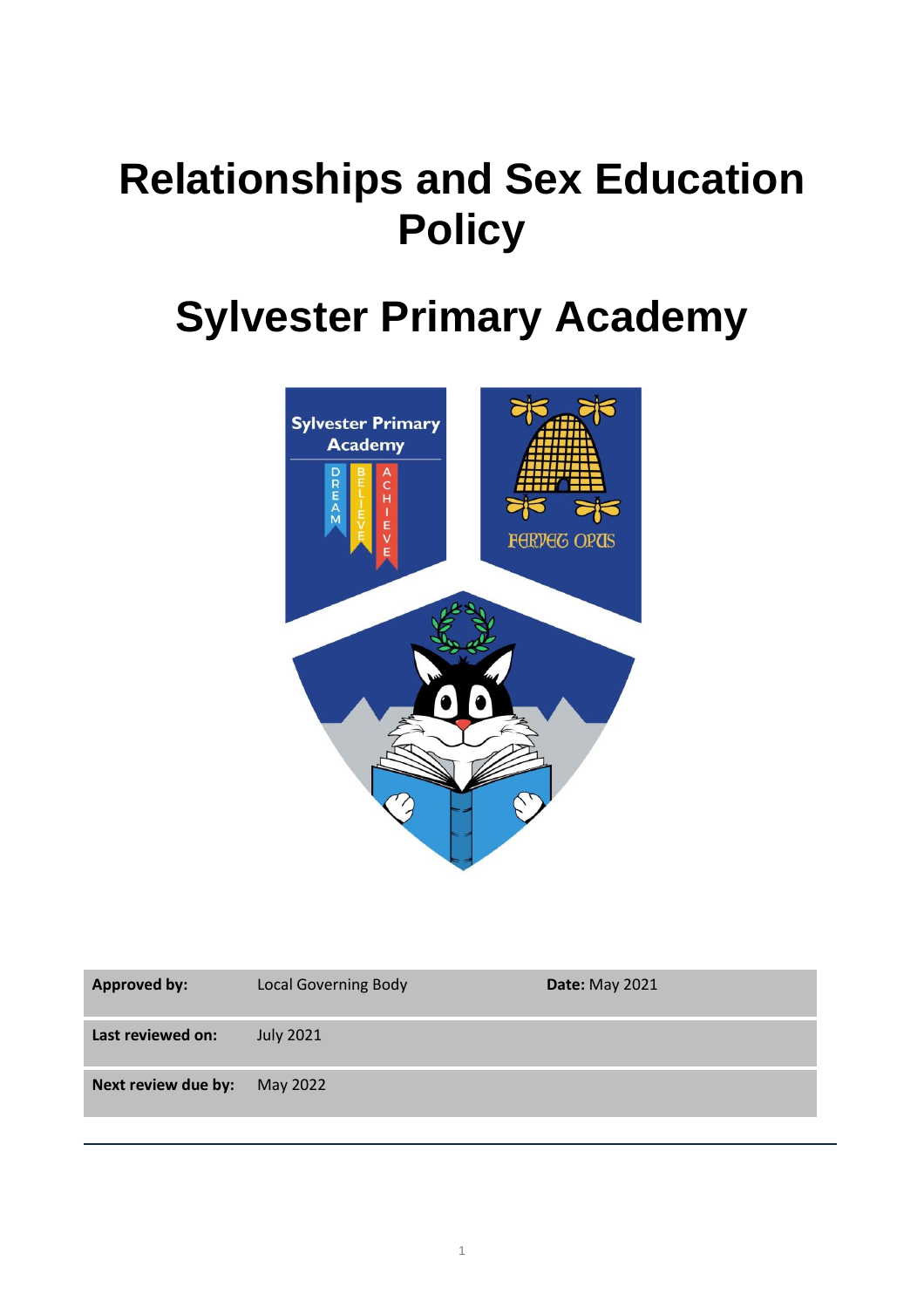## **1. Aims**

The aims of relationships and sex education (RSE) at our school are to:

- Provide a framework in which sensitive discussions can take place
- Prepare pupils for puberty, and give them an understanding of sexual development and the importance of health and hygiene
- Help pupils develop feelings of self-respect, confidence and empathy
- Create a positive culture around issues of sexuality and relationships
- Teach pupils the correct vocabulary to describe themselves and their bodies
- Reinforce our school values of respect, responsibility and resilience
- Promote the spiritual, moral, cultural, mental and physical development of pupils
- Prepare them for the challenges, opportunities, responsibilities and experiences of adult life.

## **2. Statutory requirements**

As a primary academy school we must provide relationships education to all pupils as per section 34 of the [Children and Social work act 2017.](http://www.legislation.gov.uk/ukpga/2017/16/section/34/enacted)

In teaching RSE, we are required by our funding agreements to have regard to [guidance](https://www.gov.uk/government/consultations/relationships-and-sex-education-and-health-education) issued by the secretary of state as outlined in section 403 of the [Education Act 1996.](http://www.legislation.gov.uk/ukpga/1996/56/contents)

At Sylvester Primary Academy, we teach RSE as set out in this policy.

In teaching RSE, we must have regard to to [guidance](https://www.gov.uk/government/consultations/relationships-and-sex-education-and-health-education) issued by the secretary of state as outlined in section 403 of the [Education Act 1996.](http://www.legislation.gov.uk/ukpga/1996/56/contents)

## **3. Policy development**

This policy has been developed in consultation with staff, pupils and parents. The consultation and policy development process involved the following steps:

- 1. Review members of SLT pulled together all relevant information including relevant national and local guidance
- 2. Staff consultation all school staff were given the opportunity to look at the policy and make recommendations
- 3. Parent/stakeholder consultation parents and any interested parties were consulted via the school newsletter, the school website, Class Dojo and social media platforms
- 4. Pupil consultation we investigated what exactly pupils want from their RSE
- 5. Ratification once amendments were made, the policy was shared with governors and ratified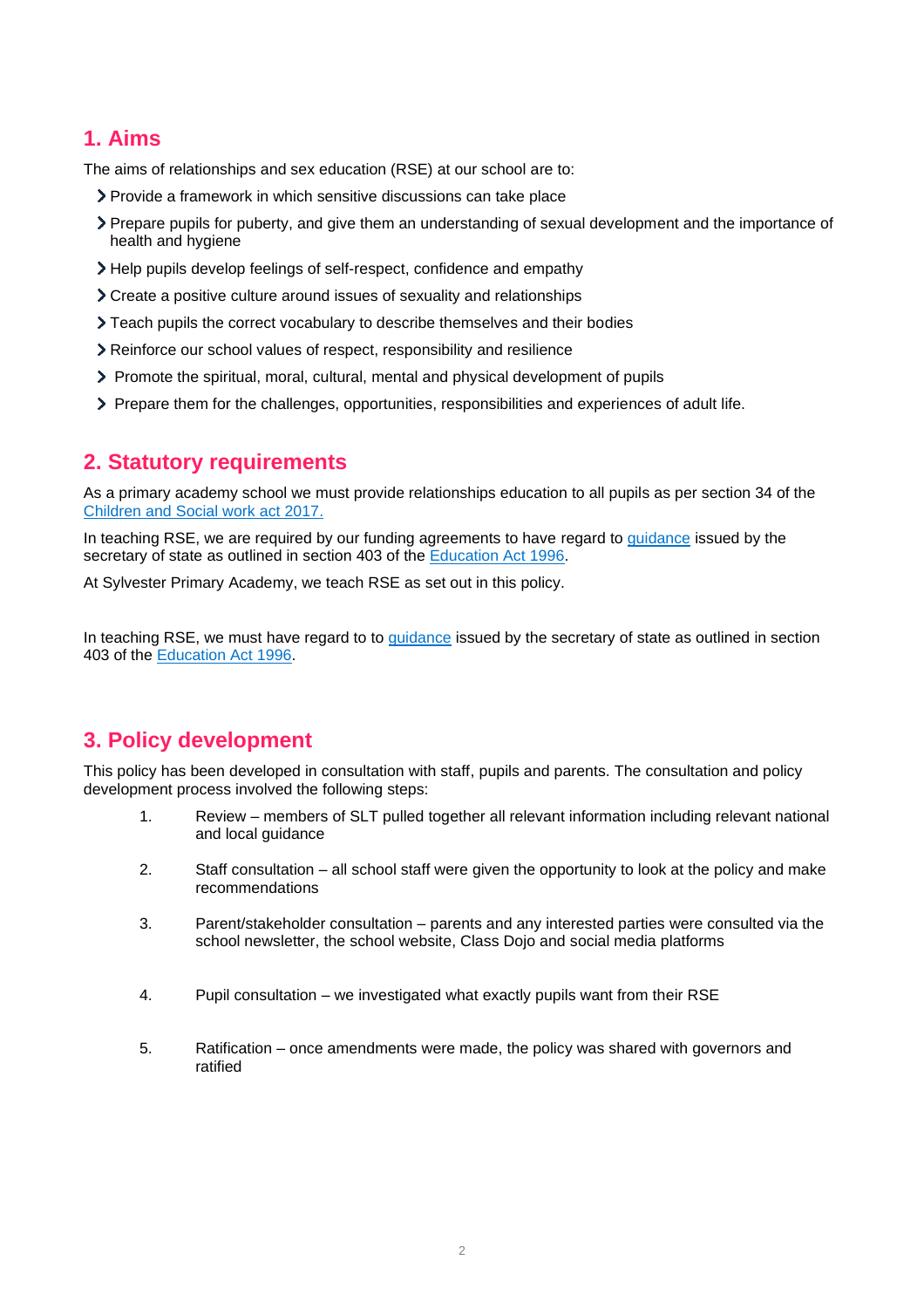## **4. Definition**

RSE is about the emotional, social and cultural development of pupils, and involves learning about relationships, sexual health, sexuality, healthy lifestyles, diversity and personal identity.

RSE involves a combination of sharing information and exploring issues and values.

## **5. Curriculum**

Our curriculum is set out as per Appendix 1 but we may need to adapt it as and when necessary.

We have developed the curriculum in consultation with parents, pupils and staff, taking into account the age, needs and feelings of pupils. If pupils ask questions outside the scope of this policy, teachers will respond in an appropriate manner so they are fully informed and don't seek answers online.

Primary sex education will focus on:

- Preparing boys and girls for the changes that adolescence brings
- > How a baby is conceived and born

For more information about our curriculum, see our curriculum map in Appendix 1.

## **6. Delivery of RSE**

RSE is taught within the personal, social, health and economic (PSHE) education curriculum. Biological aspects of RSE are taught within the science curriculum, and other aspects are included in religious education (RE).

Pupils may also receive stand-alone sex education sessions delivered by a trained health professional.

Relationships education focuses on teaching the fundamental building blocks and characteristics of positive relationships including:

- Families and people who care for me
- > Caring friendships
- > Respectful relationships
- > Online relationships
- > Being safe

For more information about our RSE curriculum, see Appendices 1 and 2.

These areas of learning are taught within the context of family life taking care to ensure that there is no stigmatisation of children based on their home circumstances (families can include single parent families, LGBT parents, families headed by grandparents, adoptive parents, foster parents/carers amongst other structures) along with reflecting sensitively that some children may have a different structure of support around them (for example: looked after children or young carers).

## **7. Roles and responsibilities**

#### **7.1 The governing body**

The governing body will approve the RSE policy and hold the principal to account for its implementation.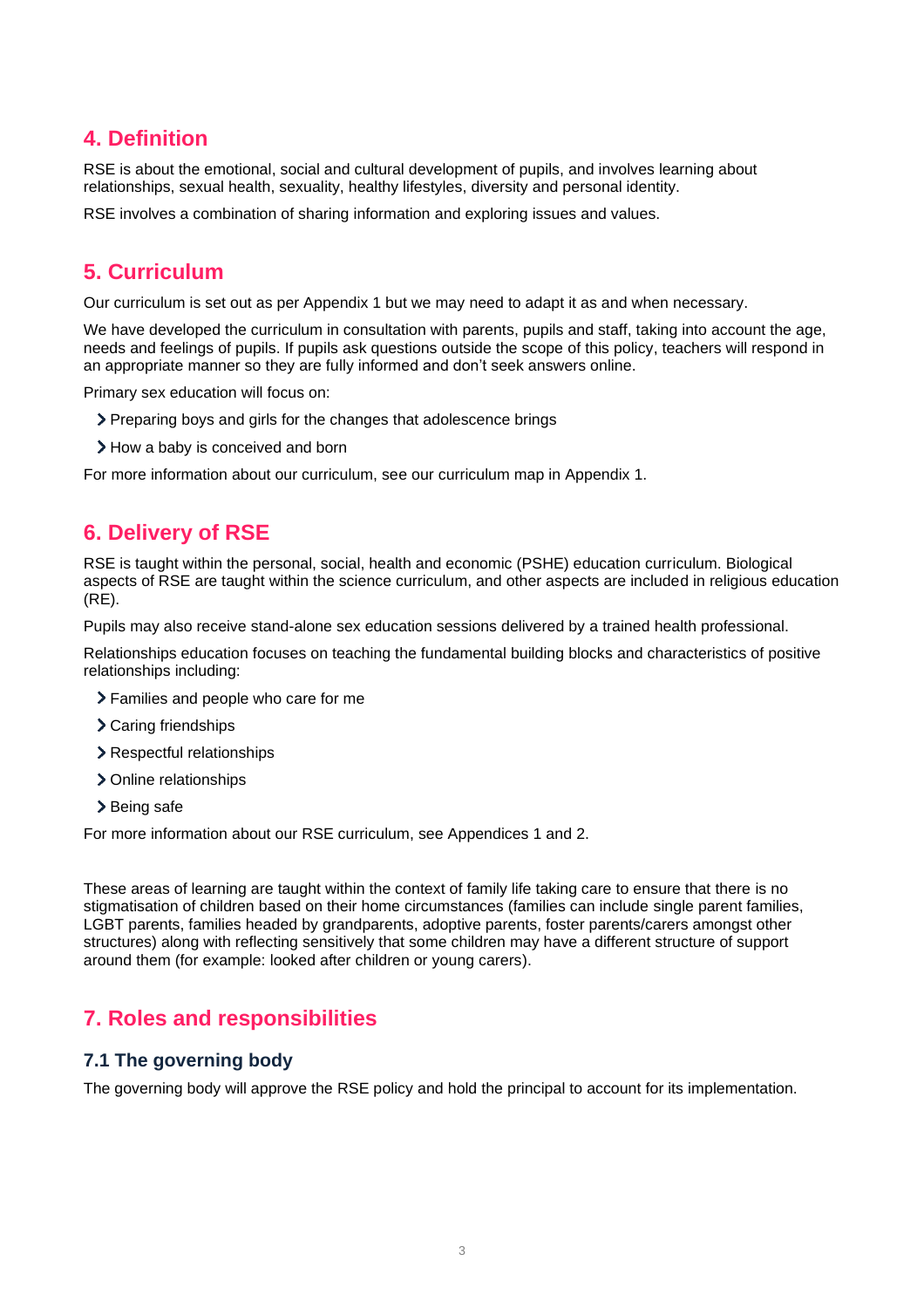#### **7.2 The Principal**

The principal is responsible for ensuring that RSE is taught consistently across the school, and for managing requests to withdraw pupils from non-statutory components of RSE (see section 8).

#### **7.3 Staff**

Staff are responsible for:

- > Delivering RSE in a sensitive way
- Modelling positive attitudes to RSE
- Monitoring progress
- Responding to the needs of individual pupils
- Responding appropriately to pupils whose parents wish them to be withdrawn from the non-statutory components of RSE

Staff do not have the right to opt out of teaching RSE. Staff who have concerns about teaching RSE are encouraged to discuss this with the principal.

The following members of staff are responsible for teaching RSE at Sylvester Primary Academy:

Miss C Hardaker Miss H Vernon

Miss H Brenchley

Mrs M Johnson

Mrs M Summerfield

- Mr D Musker
- Mrs M Davies

Mrs C Devlin

Mrs D Hayes

Ms R Harrison

#### **7.4 Pupils**

Pupils are expected to engage fully in RSE and, when discussing issues related to RSE, treat others with respect and sensitivity.

#### **8. Parents' right to withdraw**

Parents do not have the right to withdraw their children from relationships education.

Parents have the right to withdraw their children from the non-statutory components of sex education within RSE.

Requests for withdrawal should be put in writing using the form found in Appendix 3 of this policy and addressed to the principal.

Alternative work will be given to pupils who are withdrawn from sex education.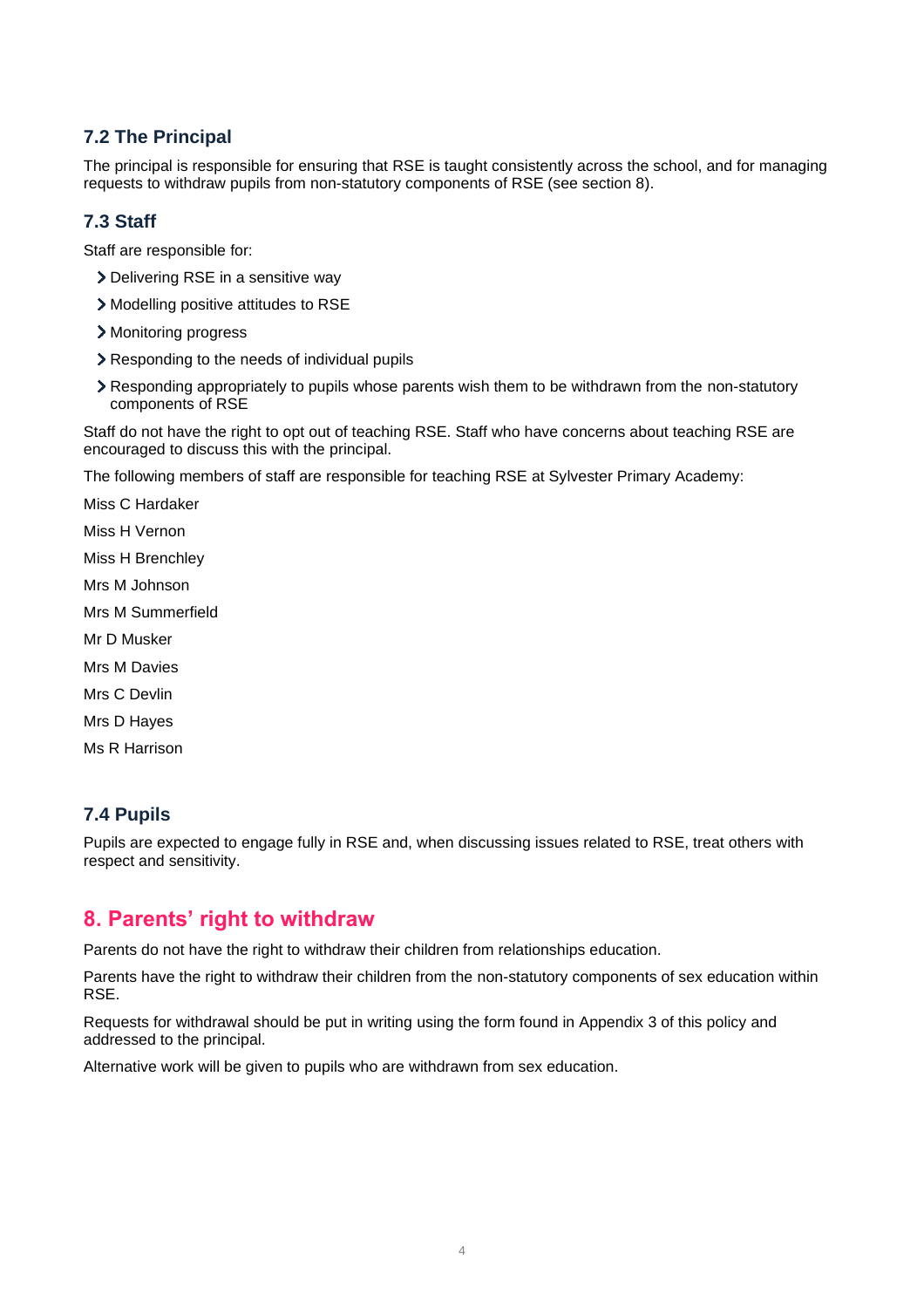## **9. Training**

Staff are trained on the delivery of RSE as part of their induction and it is included in our continuing professional development calendar.

The principal will also invite visitors from outside the school, such as school nurses or sexual health professionals, to provide support and training to staff teaching RSE.

## **10. Monitoring arrangements**

The delivery of RSE is monitored by Ms R Harrison, Principal, through

Overviews of long and short- term curriculum plans, learning walks and lesson observations, scrutiny of pupils work and pupil interviews.

Pupils' development in RSE is monitored by class teachers as part of our internal assessment systems.

This policy will be reviewed by Ms R Harrison, Principal, annually. At every review, the policy will be approved by The Local Governing Body.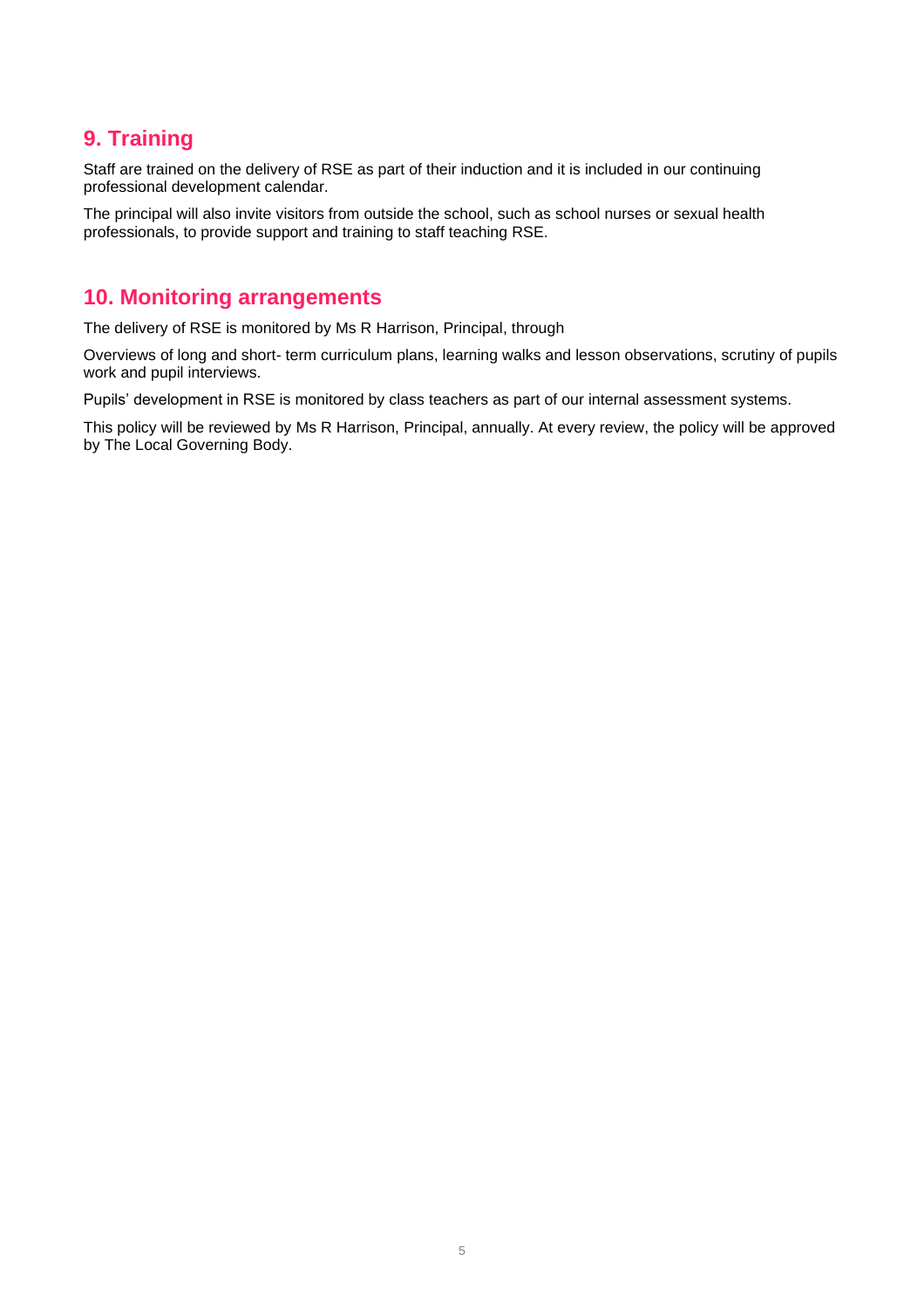## **Appendix 1: Curriculum Overview**

|                      | Year <sub>1</sub>     | Year <sub>2</sub>               | Year <sub>3</sub>   | Year 4                | Year <sub>5</sub>    | Year <sub>6</sub>     |
|----------------------|-----------------------|---------------------------------|---------------------|-----------------------|----------------------|-----------------------|
| <b>Family and</b>    | • Introduction to RSE | • Introduction to RSE           | Introduction to RSE | • Introduction to RSE | Introduction to RSE  | • Introduction to RSE |
| <b>relationships</b> | • What is family?     | • Families offer                | • Healthy families  | • Respect &           | • Build a friend     | $\cdot$ Respect       |
|                      | • What are            | stability and love              | • Friendships -     | manners               | • Resolving conflict | • Developing          |
|                      | friendships?          | • Families are all              | conflict            | • Healthy friendships | • Respecting myself  | respectful            |
|                      | • Family and friends  | different                       | • Effective         | • My behaviour        | • Family life        | relationships         |
|                      | help and support      | • Managing                      | communication       | • Bullying            | • Bullying           | • Stereotypes         |
|                      | each other            | friendships                     | • Learning who to   | • Stereotypes         |                      | • Bullying            |
|                      | • Making friends      | • Unhappy                       | trust               | • Families in the     |                      | • Being me            |
|                      | • Friendship          | friendships                     | • Respecting        | wider world           |                      | • Loss and change     |
|                      | problems              | • Valuing me                    | differences         | • Loss and change     |                      |                       |
|                      | • Healthy             | • Loss and change               | • Stereotyping      |                       |                      |                       |
|                      | Friendships           |                                 |                     |                       |                      |                       |
| Safety and the       | • Getting lost        | $\overline{\cdot}$ The Internet | • Communicating     | • Online restrictions | • Online friendships | · Drugs alcohol &     |
| <b>Changing Body</b> | • Calling the         | • Communicating                 | safely online       | • Share aware         | · Identifying online | tobacco               |
|                      | emergency services    | online                          | • Online safety     | • Privacy and         | dangers              | · Social media        |
|                      | • Asking for help     | • Secrets and                   | • Fake emails       | secrecy               | • The changing       | • The changing        |
|                      | • Appropriate         | surprises                       | • Drugs, alcohol &  | • The changing        | adolescent body      | adolescent            |
|                      | contact               | • Appropriate                   | tobacco             | adolescent body       | (puberty, including  | body (puberty,        |
|                      | • People who help to  | contact                         | • Keeping safe out  | (puberty)             | menstruation)        | conception, birth)    |
|                      | keep us safe          | • Drug education                | and about           |                       | • Drug education     |                       |
| <b>Identity</b>      |                       |                                 |                     |                       |                      | • What is identity    |
|                      |                       |                                 |                     |                       |                      | • Gender identity     |
|                      |                       |                                 |                     |                       |                      | • Identity and body   |
|                      |                       |                                 |                     |                       |                      | image                 |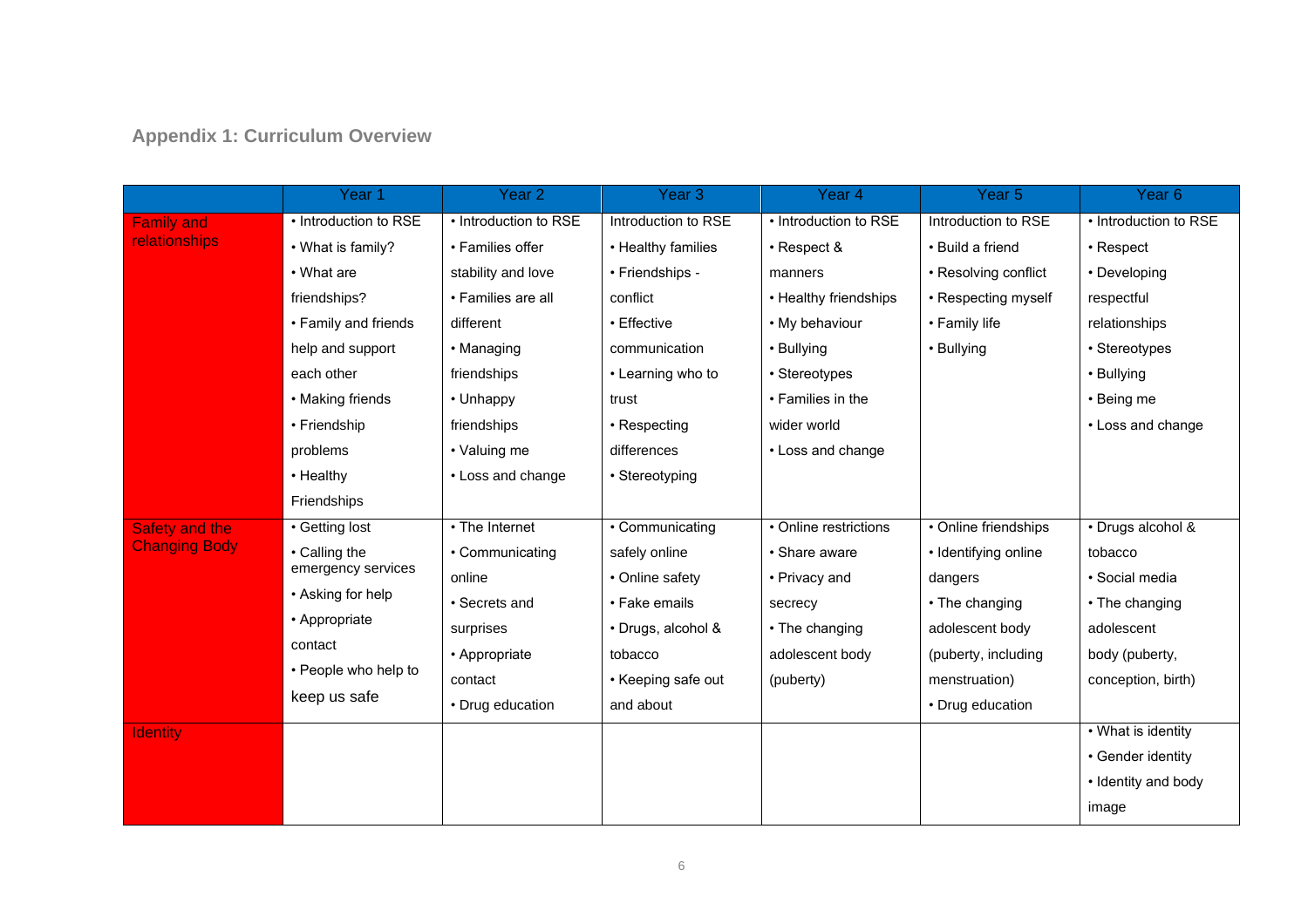**Appendix 2: By the end of primary school pupils should know**

| <b>TOPIC</b>                                | PUPILS SHOULD KNOW                                                                                                                                                                                                                                                                                                                                                                                                                                                                                                                                                                                                                                                                                                                                                                                                                                                                                                                                                                                                                                              |
|---------------------------------------------|-----------------------------------------------------------------------------------------------------------------------------------------------------------------------------------------------------------------------------------------------------------------------------------------------------------------------------------------------------------------------------------------------------------------------------------------------------------------------------------------------------------------------------------------------------------------------------------------------------------------------------------------------------------------------------------------------------------------------------------------------------------------------------------------------------------------------------------------------------------------------------------------------------------------------------------------------------------------------------------------------------------------------------------------------------------------|
| Families and<br>people who care<br>about me | That families are important for children growing up because they can give love, security and stability<br>The characteristics of healthy family life, commitment to each other, including in times of difficulty, protection and care for children<br>and other family members, the importance of spending time together and sharing each other's lives<br>That others' families, either in school or in the wider world, sometimes look different from their family, but that they should respect<br>those differences and know that other children's families are also characterised by love and care<br>That stable, caring relationships, which may be of different types, are at the heart of happy families, and are important for children's<br>security as they grow up<br>That marriage represents a formal and legally recognised commitment of two people to each other which is intended to be lifelong<br>How to recognise if family relationships are making them feel unhappy or unsafe, and how to seek help or advice from others if<br>needed |
| Caring<br>friendships                       | How important friendships are in making us feel happy and secure, and how people choose and make friends<br>The characteristics of friendships, including mutual respect, truthfulness, trustworthiness, loyalty, kindness, generosity, trust, sharing<br>interests and experiences and support with problems and difficulties<br>That healthy friendships are positive and welcoming towards others, and do not make others feel lonely or excluded<br>That most friendships have ups and downs, and that these can often be worked through so that the friendship is repaired or even<br>strengthened, and that resorting to violence is never right<br>How to recognise who to trust and who not to trust, how to judge when a friendship is making them feel unhappy or uncomfortable,<br>managing conflict, how to manage these situations and how to seek help or advice from others, if needed                                                                                                                                                           |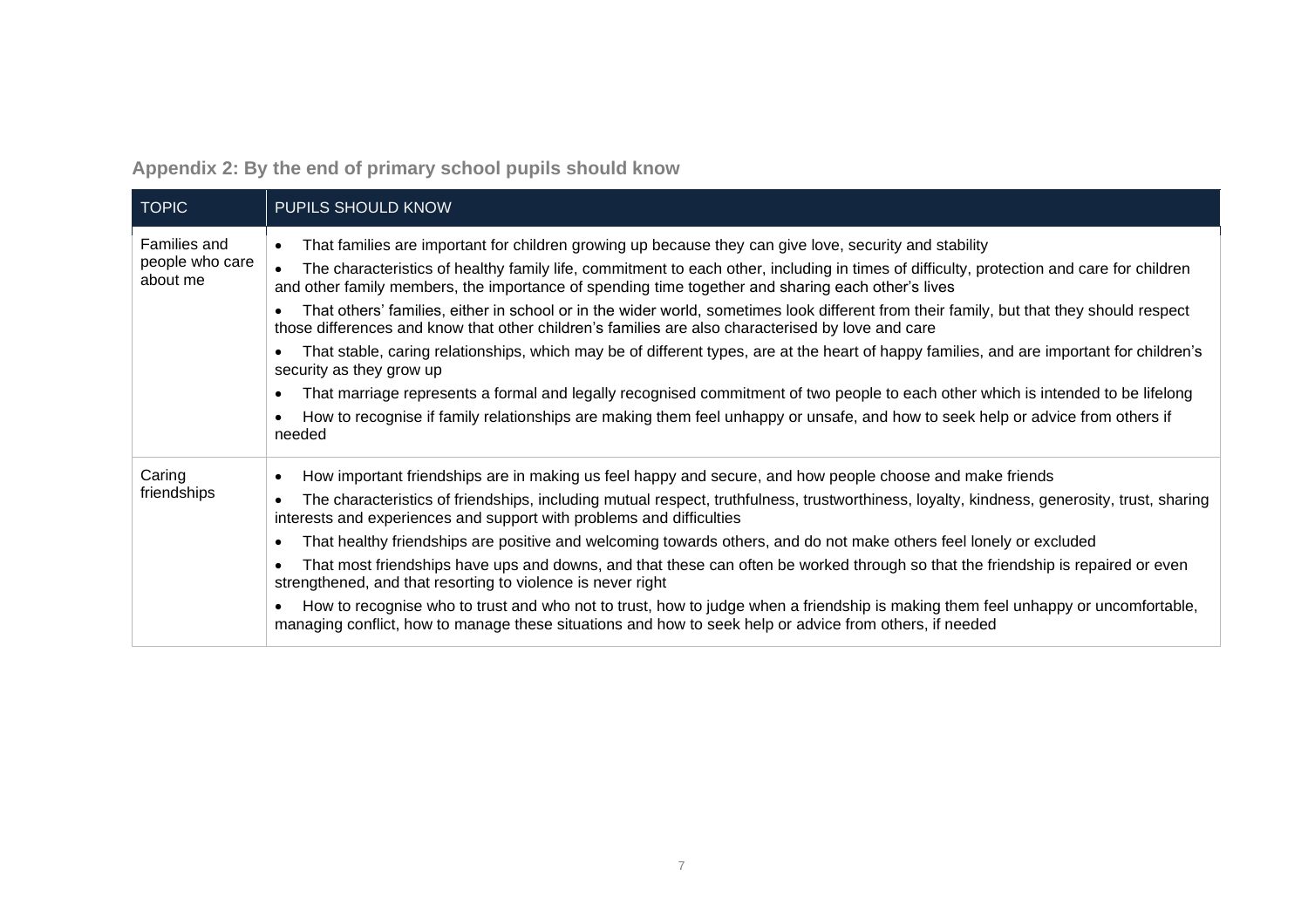| <b>TOPIC</b>                | PUPILS SHOULD KNOW                                                                                                                                                                                                          |  |  |  |
|-----------------------------|-----------------------------------------------------------------------------------------------------------------------------------------------------------------------------------------------------------------------------|--|--|--|
| Respectful<br>relationships | The importance of respecting others, even when they are very different from them (for example, physically, in character, personality<br>or backgrounds), or make different choices or have different preferences or beliefs |  |  |  |
|                             | Practical steps they can take in a range of different contexts to improve or support respectful relationships<br>$\bullet$                                                                                                  |  |  |  |
|                             | The conventions of courtesy and manners<br>$\bullet$                                                                                                                                                                        |  |  |  |
|                             | The importance of self-respect and how this links to their own happiness                                                                                                                                                    |  |  |  |
|                             | That in school and in wider society they can expect to be treated with respect by others, and that in turn they should show due<br>respect to others, including those in positions of authority                             |  |  |  |
|                             | About different types of bullying (including cyberbullying), the impact of bullying, responsibilities of bystanders (primarily reporting<br>bullying to an adult) and how to get help                                       |  |  |  |
|                             | What a stereotype is, and how stereotypes can be unfair, negative or destructive<br>$\bullet$                                                                                                                               |  |  |  |
|                             | The importance of permission-seeking and giving in relationships with friends, peers and adults<br>$\bullet$                                                                                                                |  |  |  |
| Online<br>relationships     | That people sometimes behave differently online, including by pretending to be someone they are not<br>٠                                                                                                                    |  |  |  |
|                             | That the same principles apply to online relationships as to face-to face relationships, including the importance of respect for others<br>online including when we are anonymous                                           |  |  |  |
|                             | The rules and principles for keeping safe online, how to recognise risks, harmful content and contact, and how to report them<br>$\bullet$                                                                                  |  |  |  |
|                             | How to critically consider their online friendships and sources of information including awareness of the risks associated with people<br>they have never met                                                               |  |  |  |
|                             | How information and data is shared and used online                                                                                                                                                                          |  |  |  |
| Being safe                  | What sorts of boundaries are appropriate in friendships with peers and others (including in a digital context)                                                                                                              |  |  |  |
|                             | About the concept of privacy and the implications of it for both children and adults; including that it is not always right to keep secrets<br>$\bullet$<br>if they relate to being safe                                    |  |  |  |
|                             | That each person's body belongs to them, and the differences between appropriate and inappropriate or unsafe physical, and other,<br>$\bullet$<br>contact                                                                   |  |  |  |
|                             | How to respond safely and appropriately to adults they may encounter (in all contexts, including online) whom they do not know<br>٠                                                                                         |  |  |  |
|                             | How to recognise and report feelings of being unsafe or feeling bad about any adult<br>$\bullet$                                                                                                                            |  |  |  |
|                             | How to ask for advice or help for themselves or others, and to keep trying until they are heard<br>٠                                                                                                                        |  |  |  |
|                             | How to report concerns or abuse, and the vocabulary and confidence needed to do so                                                                                                                                          |  |  |  |
|                             | Where to get advice e.g. family, school and/or other sources                                                                                                                                                                |  |  |  |